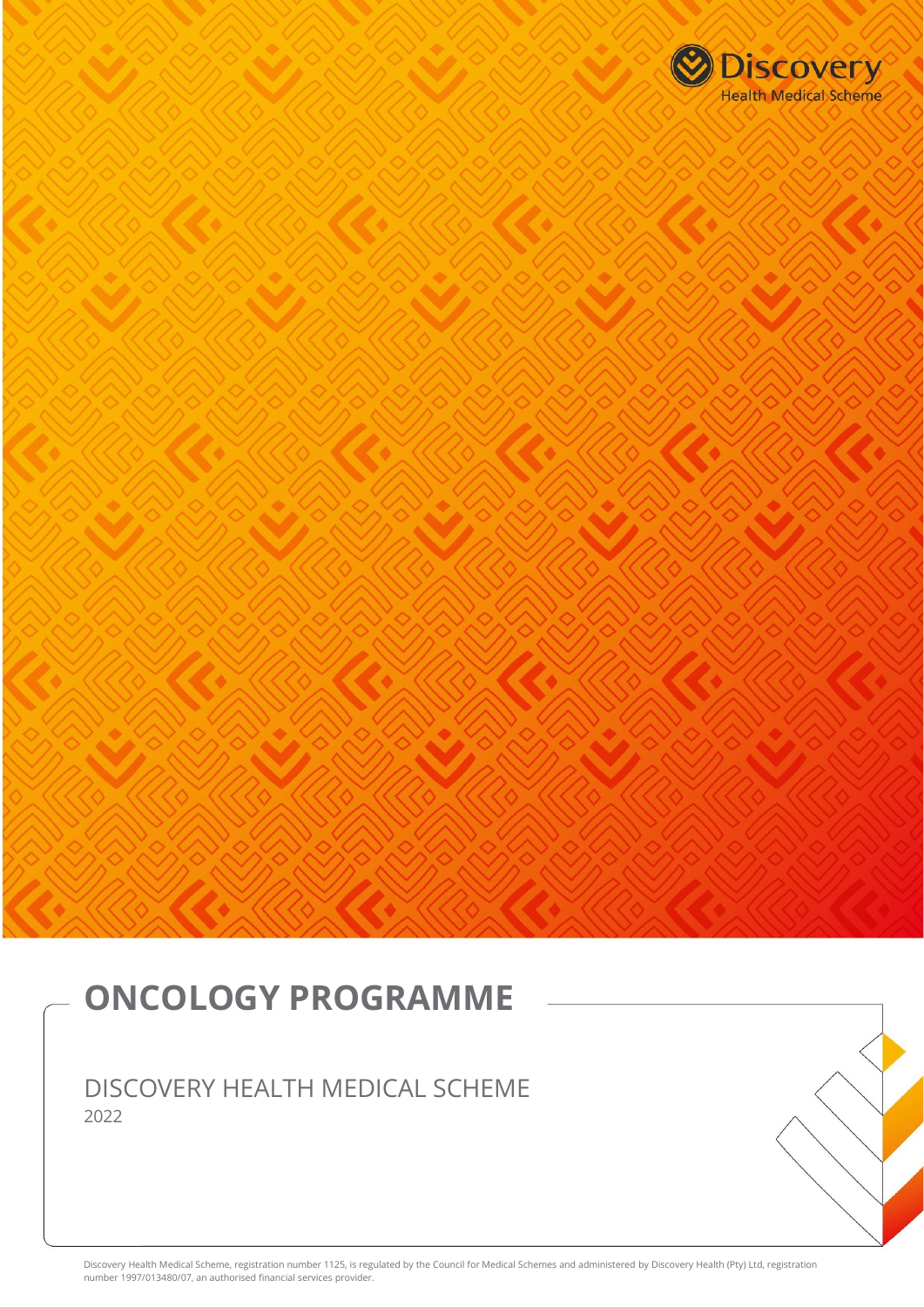# **Your cover for cancer treatment**

#### **Overview**

This document explains how we cover you for cancer treatment on the Oncology Programme. It tells you about what you need to do when you are diagnosed with cancer and gives you information about our flexible range of options available for all members who have been diagnosed with cancer.

#### **About some of the terms we use in this document**

There may be some terms we refer to in the document that you may not be familiar with. Here are the meanings of these terms.

| <b>Terminology</b>                   | <b>Description</b>                                                                                                                                                                                                                                                                                                                                                                                                                                                                                                                                                      |
|--------------------------------------|-------------------------------------------------------------------------------------------------------------------------------------------------------------------------------------------------------------------------------------------------------------------------------------------------------------------------------------------------------------------------------------------------------------------------------------------------------------------------------------------------------------------------------------------------------------------------|
| Above Threshold<br>Benefit (ATB)     | Available on the Executive, Comprehensive and Priority plans<br>Once the day-to-day claims you have sent to us add up to the Annual Threshold, we pay the rest of your<br>day-to-day claims from the Above Threshold Benefit (ATB), at the Discovery Health Rate (DHR) or a<br>portion of it. The Executive and Comprehensive plans have an unlimited Above Threshold Benefit (ATB),<br>and the Priority plans have a limited Above Threshold Benefit (ATB).                                                                                                            |
| Co-payment                           | This is an amount that you need to pay towards a healthcare service. The amount can vary by the type<br>of covered healthcare service, place of service or if the amount the service provider charges is higher<br>than the rate we cover. If the benefit co-payment or upfront amount is higher than the amount charged<br>for the healthcare service, you will have to pay for the cost of the healthcare service.                                                                                                                                                    |
| Day-to-day<br>benefits               | These are the available funds allocated to the Medical Savings Account (MSA) and Above Threshold<br>Benefit (ATB), where applicable. Depending on the plan you choose, you may have cover for a defined<br>set of day-to-day benefits. The level of day-to-day benefits depends on the plan you choose                                                                                                                                                                                                                                                                  |
| Designated service<br>provider (DSP) | A healthcare provider (for example doctor, specialist, allied healthcare professional, pharmacist or<br>hospital) who we have an agreement with to provide treatment or services at a contracted rate. Visit<br>www.discovery.co.za or click on Find a healthcare provider on the Discovery app to view the full list of<br>designated service providers (DSPs).                                                                                                                                                                                                        |
| Discovery Health<br>Rate (DHR)       | This is a rate we pay for healthcare services from hospitals, pharmacies, healthcare professionals and<br>other providers of relevant health services.                                                                                                                                                                                                                                                                                                                                                                                                                  |
| Emergency<br>medical condition       | An emergency medical condition, also referred to as an emergency, is the sudden and at the time,<br>unexpected onset of a health condition that requires immediate medical and surgical treatment, where<br>failure to provide medical or surgical treatment would result in serious impairment to bodily functions<br>or serious dysfunction of a bodily organ or part or would place the person's life in serious jeopardy.<br>An emergency does not necessarily require a hospital admission. We may ask you for additional<br>information to confirm the emergency. |
| ICD-10 code                          | A clinical code that describes diseases and signs, symptoms, abnormal findings, complaints, social<br>circumstances and external causes of injury or diseases, as classified by the World Health Organization<br>(WHO).                                                                                                                                                                                                                                                                                                                                                 |
| <b>ICON</b> network                  | Icon Managed Care is a provider driven oncology managed care organisation that represents a<br>significant number of the private practicing oncologists in South Africa. The Icon Network comprises of<br>28 radiotherapy facilities and 66 accredited chemotherapy facilities across South Africa. Icon's network<br>members collaborate to publish cost efficient, evidence-based treatment protocols providing patients<br>with access to the right treatment at the right time.                                                                                     |

#### ONCOLOGY PROGRAMME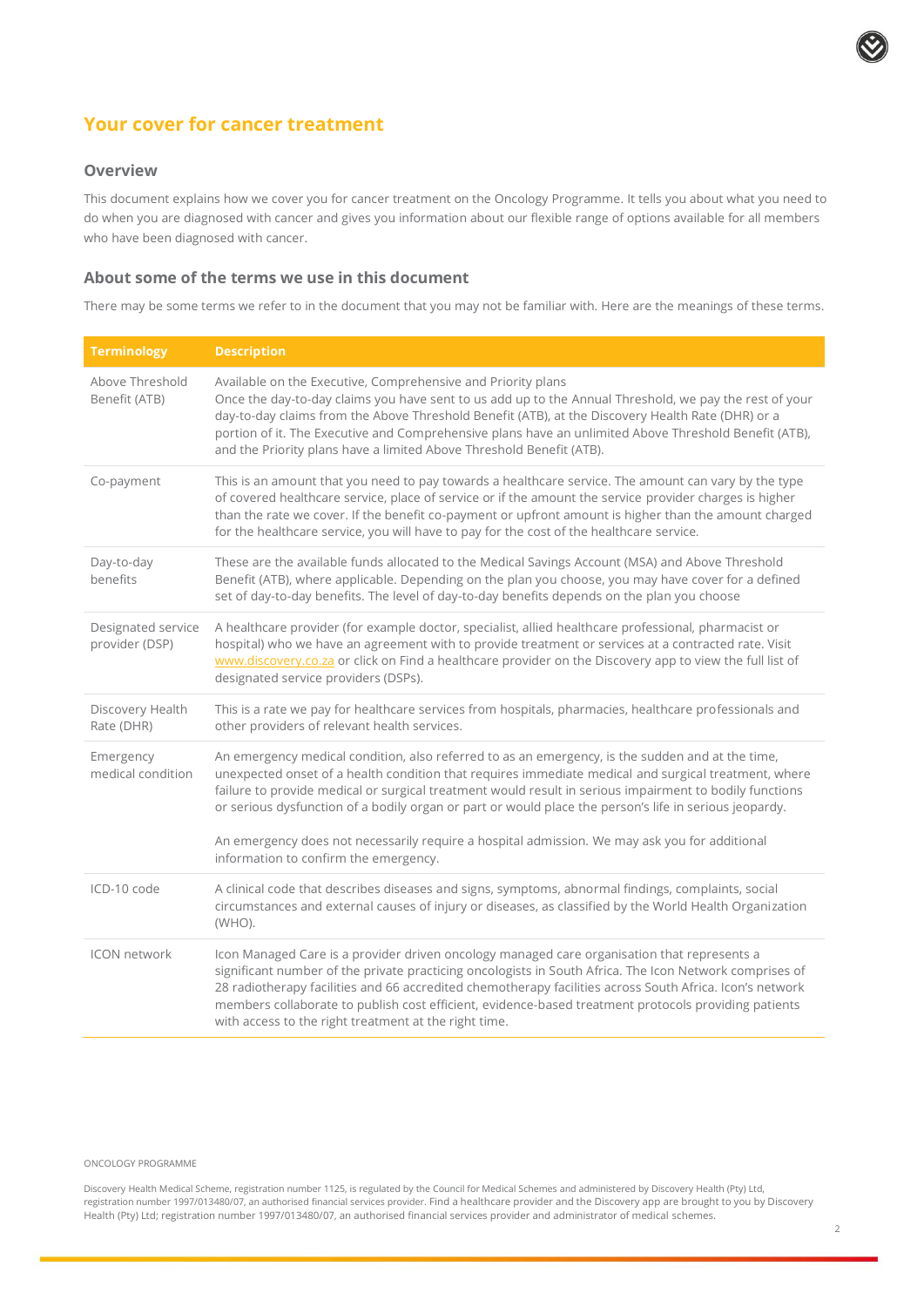

| <b>Terminology</b>                             | <b>Description</b>                                                                                                                                                                                                                                                                                                                                                                                                                                                                                                                                                                                                                                                                                                                                                                                                                                                                                                                                                                                                                                                                                                                                                                                                                                                                                           |
|------------------------------------------------|--------------------------------------------------------------------------------------------------------------------------------------------------------------------------------------------------------------------------------------------------------------------------------------------------------------------------------------------------------------------------------------------------------------------------------------------------------------------------------------------------------------------------------------------------------------------------------------------------------------------------------------------------------------------------------------------------------------------------------------------------------------------------------------------------------------------------------------------------------------------------------------------------------------------------------------------------------------------------------------------------------------------------------------------------------------------------------------------------------------------------------------------------------------------------------------------------------------------------------------------------------------------------------------------------------------|
| <b>Medical Savings</b><br>Account (MSA)        | Available on the Executive, Comprehensive, Priority and Saver plans<br>The Medical Savings Account (MSA) is an amount that is allocated to you at the beginning of each year<br>or when you join the Scheme. You pay this amount back in equal portions as part of your monthly<br>contribution. We pay your day-to-day medical expenses such as GP and specialist consultations, acute<br>medicine, radiology and pathology from the available funds allocated to your MSA. Any unused funds<br>will carry over to the next year. Should you leave the Scheme or change your plan partway through the<br>year and have used more of the funds than what you have contributed, you will need to pay the<br>difference to us.                                                                                                                                                                                                                                                                                                                                                                                                                                                                                                                                                                                 |
| Morphology code                                | A clinical code that describes the microscopic structure and behaviour and indicates whether a tumor is<br>malignant, benign, in situ, or uncertain (whether benign or malignant) as classified by the World Health<br>Organization (WHO).                                                                                                                                                                                                                                                                                                                                                                                                                                                                                                                                                                                                                                                                                                                                                                                                                                                                                                                                                                                                                                                                   |
| Prescribed<br>Minimum Benefits<br>(PMBs)       | In terms of the Medical Schemes Act of 1998 (Act No. 131 of 1998) and its Regulations, all medical<br>schemes have to cover the costs related to the diagnosis, treatment and care of:<br>An emergency medical condition<br>A defined list of 271 diagnoses<br>$\bullet$<br>A defined list of 27 chronic conditions.<br>$\bullet$<br>To access Prescribed Minimum Benefits (PMBs), there are rules defined by the Council for Medical<br>Schemes (CMS) that apply:<br>Your medical condition must qualify for cover and be part of the defined list of Prescribed<br>Minimum Benefit conditions<br>The treatment needed must match the treatments in the defined benefits<br>٠<br>You must use designated service providers (DSPs) in our network. This does not apply in<br>٠<br>emergencies. However even in these cases, where appropriate and according to the rules of the<br>Scheme, you may be transferred to a hospital or other service providers in our network, once your<br>condition has stabilised. If you do not use a DSP, we will pay up to 80% of the Discovery Health Rate<br>(DHR). You will have to pay the difference between what we pay and the actual cost of your<br>treatment.<br>If your treatment doesn't meet the above criteria, we will pay according to your plan benefits. |
| Reference Price                                | The price the Scheme has set to pay for medicine, relative to a similar medicine on a medicine list<br>(formulary) or the preferentially priced equivalent.                                                                                                                                                                                                                                                                                                                                                                                                                                                                                                                                                                                                                                                                                                                                                                                                                                                                                                                                                                                                                                                                                                                                                  |
| South African<br>Oncology<br>Consortium (SAOC) | The South African Oncology Consortium (SAOC) is an independent managed care organisation<br>established to support the delivery of quality and cost-effective cancer care                                                                                                                                                                                                                                                                                                                                                                                                                                                                                                                                                                                                                                                                                                                                                                                                                                                                                                                                                                                                                                                                                                                                    |

# **The Oncology Programme at a glance**

## **What you need to do before your treatment**

- If you are diagnosed with cancer, you need to register on the Oncology Programme.
- In order to register, you or your treating doctor must send us a copy of your laboratory results confirming your diagnosis via email to [DCO\\_Oncology@discovery.co.za.](mailto:DCO_Oncology@discovery.co.za)
- Your cancer specialist will need to send us your treatment plan for approval before starting treatment. We will only fund your cancer treatment from the Oncology Benefit if we have approved your treatment plan.
- To access comprehensive information about your diagnosis please visit our website [here.](https://www.discovery.co.za/corporate/understand-cancer)

## **We need the appropriate ICD-10 diagnosis and morphology codes on accounts**

All accounts for your cancer treatment must have the relevant and correct ICD-10 diagnosis and morphology code for us to pay it from the Oncology Benefit. To make sure there is no delay in paying your accounts, please confirm that your healthcare professional has included the ICD-10 diagnosis and morphology codes.

#### ONCOLOGY PROGRAMME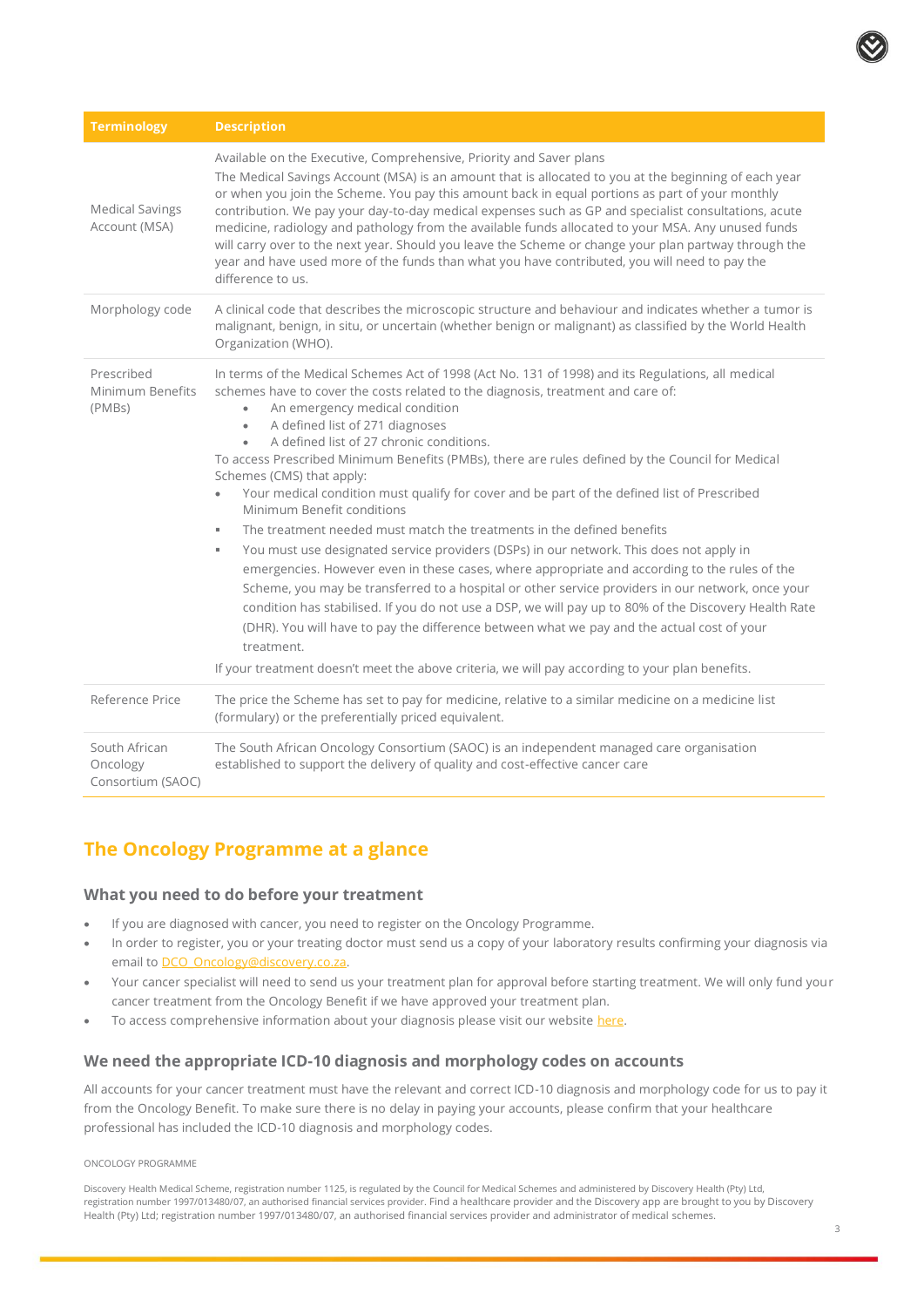### **The Scheme covers approved and registered treatment methods and medicine**

The Scheme does not cover cancer treatment and related services that have not been approved. The Scheme does not pay for medicine and treatment that is not approved or registered by the South African Health Products Regulatory Authority (SAHPRA). This includes treatment that has not been sufficiently tested as well as herbal or traditional treatments.

The Scheme acknowledges that there may be unique circumstances where members may require these treatments. These requests will be reviewed and considered through an exceptions process. On approval, Southern Rx is the preferred supplier for all unregistered medicines approved from the Oncology Benefit. Southern Rx will require a valid prescription and South African Health Products Regulatory Authority (SAHPRA) authorisation to supply the medicine to the patient.

### **The Scheme covers your approved cancer treatment over a 12-month cycle**

Once you are registered on the Oncology Programme and depending on your health plan, the Scheme covers your approved cancer treatment over a 12-month cycle up to the Discovery Health Rate (DHR), in accordance with your health plan benefits:

- On Executive and Comprehensive plans, we cover the first R400 000 up to 100% of the Discovery Health Rate (DHR).
- On the Classic Smart Comprehensive Plan, we cover the first R300 000 up to 100% of the Discovery Health Rate (DHR).
- On Priority, Saver, Smart and Core plans we cover the first R200 000 up to 100% of the Discovery Health Rate (DHR).

For more information, including cover on the KeyCare plans, please refer to the Benefits available for your plan type section in this document.

The 12-month cycle starts when you are diagnosed with cancer. If you are newly diagnosed and registered on the Oncology Programme for example on 1 April 2022, then the 12-month cycle will begin on 1 April 2022 and the cover amount will renew 12 months later on 1 April 2023.

All costs related to your approved cancer treatment including Prescribed Minimum Benefit (PMB) treatment during the 12-month period, will add up to the 12-month cycle cover amount. We cover all cancer-related healthcare services up to 100% of the Discovery Health Rate (DHR). If your healthcare professional charges more than this rate you will need to pay the difference.

If your treatment costs more than the cover amount, we will cover up to 80% of the subsequent additional costs, except if the treatment forms part of Prescribed Minimum Benefits (PMBs) or the Extended Oncology Benefit offered on the Executive and Comprehensive plans, which we will cover in full. The Extended Oncology Benefit is not available on the Classic Smart Comprehensive Plan.

Chemotherapy, radiotherapy and other healthcare services paid from the Oncology Benefit will be subject to clinical entry criteria, consideration of evidence-based medicine, cost effectiveness and affordability.

Cancer treatment that qualifies for cover as a Prescribed Minimum Benefit (PMB) is covered in full when you use our designated service providers (DSPs). Visit [www.discovery.co.za](http://www.discovery.co.za/) or click on Find a healthcare provider on the Discovery app to view the full list of DSPs.

#### The Oncology Benefit provides access to healthcare services for the treatment and management of your cancer

All costs related to approved treatment will add up to the 12-month cycle cover amount. Cover from the Oncology Benefit includes the following:

- Radiotherapy, chemotherapy, hormonal therapy and professional fees
- PET CT Scans
- Scopes (used in the management of your cancer) such as bronchoscopy, colonoscopy or gastroscopy

The following additional healthcare services are funded under the Prescribed Minimum Benefits (PMB). These services are available through oncology treatment baskets (staging, active and ongoing) and the supportive formulary:

- **Consultations**
- Radiology and pathology appropriate for staging, active treatment and ongoing management of your cancer
- Rental of home oxygen

#### ONCOLOGY PROGRAMME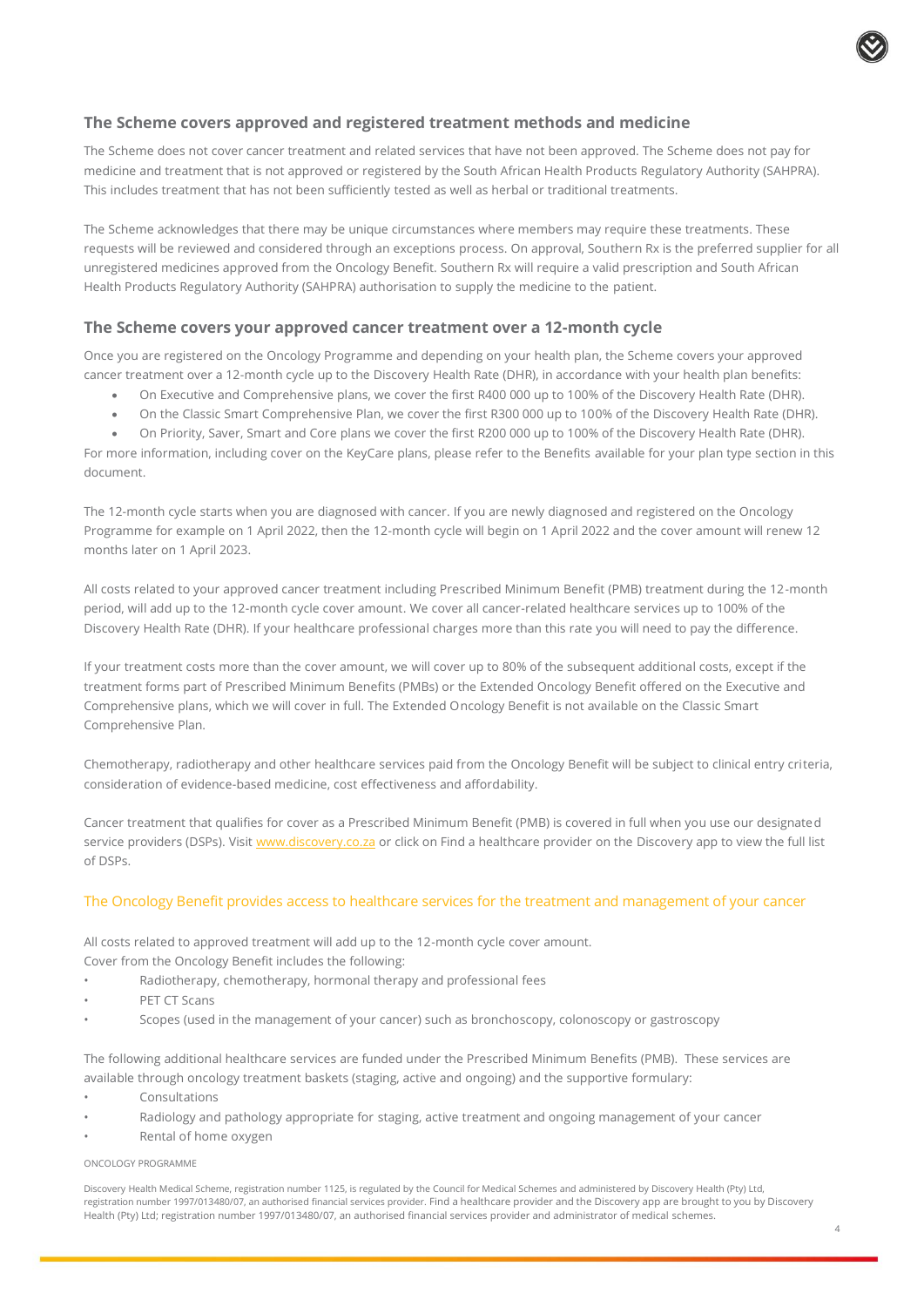

- External medical items such as stoma products
- Formulary for supportive medication for the management of pain, nausea and other side effects

On approval, additional items may be funded from your Oncology Benefit at 100% of the Discovery Health Rate (DHR). Once the 12-month cycle cover amount is depleted you can continue to access funding for treatment that is not Prescribed Minimum Benefit (PMB) level care up to 80% of the Discovery Health Rate (DHR). Prescribed Minimum Benefit (PMB) treatment will continue to be covered at 100% of the Discovery Health Rate (DHR) even if the cover amount is reached.

#### The Scheme pays for certain treatments from your day-to-day benefits

Other needs related to your condition and treatment that are not covered from the Oncology Benefit will be paid from your available day available day-to-day benefits, where applicable. This includes, for example, wigs.

To see what benefits, apply to your specific treatment, refer to the Benefits available on your health plan section of this document.

#### **Additional benefits**

#### The Extended Oncology Benefit available on the Executive and Comprehensive Plans

The Extended Oncology Benefit gives members on the Executive and Comprehensive plans access to extended approval of specific medicine indicated in specific conditions, without a co-payment, once their 12-month Oncology Benefit cycle cover amount is used up. This benefit is not available on the Classic Smart Comprehensive Plan.

The Extended Oncology Benefit provides ongoing cover for a defined list of medicine for specific conditions. Approval is subject to meeting clinical criteria and requests may be reviewed by a clinical panel for consideration.

We will pay up to 100% of the Discovery Health Rate (DHR) for the specific approved medicine once the R400 000 12-month cycle cover amount is used up. Once the 12-month cycle cover amount is renewed, the specific approved medicine will then pay from the 12-month cycle cover amount.

We will pay 80% of the Discovery Health Rate (DHR) for all additional approved items such as consultations, facility fees, and pathology and you need to pay the balance. If your healthcare provider charges more than the amount the Scheme pays, you will need to pay the difference. This amount could be more than 20% if your treatment cost is above the Discovery Health Rate (DHR).

#### The Oncology Innovation Benefit available on the Executive and Comprehensive Plans

The Oncology Innovation Benefit gives members on the Executive and Comprehensive health plans access to a defined list of highcost medicines and new technologies. Approval is subject to meeting clinical entry criteria and requests may be reviewed by an external panel for consideration. For cover on the Classic Smart Comprehensive Plan, refer to the cover information provided below. This benefit is not available on the Classic Smart Comprehensive Plan.

We will pay up to 75% of the Discovery Health Rate (DHR) for approved medicine. If your healthcare provider charges more than the amount we pay, you will need to pay the difference. This amount could be more than 25% if your treatment cost is above the Discovery Health Rate (DHR). These claims will add up to your R400 000 cover amount at 75% of the Discovery Health Rate (DHR). Once your treatment costs exceed your R400 000 cover amount, we will continue to pay 75% of the Discovery Health Rate (DHR) for approved medicine.

For more information and a list of cancers and medicine, refer to the Oncology Innovation Guide on the website at [www.discovery.co.za](http://www.discovery.co.za/) under Medica aid > Manage your health plan > Find important documents and certificates.

#### ONCOLOGY PROGRAMME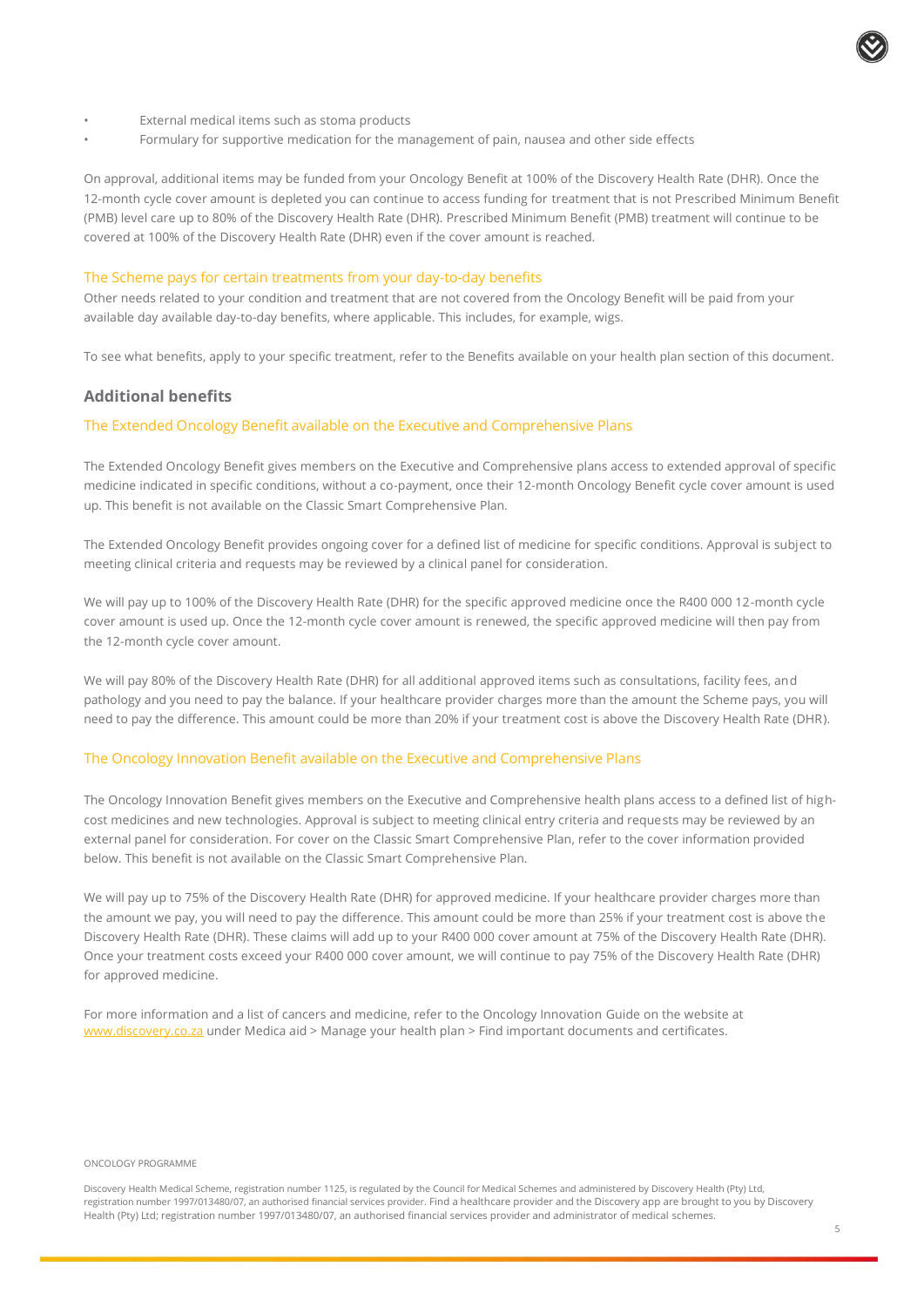#### The Oncology Innovation Benefit available on the Classic Smart Comprehensive, Priority, Saver, Core and Smart Plans

You have cover for a sub-set of the defined list of innovative cancer medicine indicated in specific conditions covered by the Oncology Innovation Benefit, subject to the Scheme's clinical entry criteria. Approval is subject to meeting clinical entry criteria and requests may be reviewed by an external panel for consideration. This benefit is not available on the KeyCare Plans.

We will pay up to 50% of the Discovery Health Rate (DHR). If the healthcare provider charges more than the amount the Scheme pays, you will need to pay the difference. This amount could be more than 50% if your treatment cost is above the Discovery Health Rate (DHR). These claims will accumulate to your R300 000 or R200 000 cover amount at 50% of the Discovery Health Rate (DHR), depending on your plan type.

Once your treatment costs exceed the R300 000 or R200 000 cover amount, the Scheme will continue to pay 50% of the Discovery Health Rate (DHR) for approved medicine.

For more information and a list of cancers and medicine, refer to the Oncology Innovation Guide on the website at [www.discovery.co.za](http://www.discovery.co.za/) under Medica aid > Manage your health plan > Find important documents and certificates.

#### You have cover for bone marrow donor searches and transplants

Bone marrow transplant costs do not add up to the 12-month cycle cover amount for cancer treatment. On approval of your stem cell transplant, we cover you for bone marrow donor searches and transplants up to the agreed rate, if you adhere to our clinical protocols. Your cover is subject to review and approval. For KeyCare plans this is limited to local searches.

#### Members with Advanced Illness

Members with advanced cancers have access to comprehensive palliative care services through the Advanced Illness Benefit (AIB) which provides quality care in the comfort of their own home. Palliative care is provided by a multidisciplinary team, including trained doctors and nurses, in partnership with the Hospice Palliative Care Association of South Africa. Members have access to this service through the Advanced Illness Benefit (AIB), if they are enrolled. For more information, please refer to the Advanced Illness Benefit (AIB) guide on [www.discovery.co.za](http://www.discovery.co.za/) under Medical Aid > Manage your health plan > Find important documents and certificates.

Our team may proactively engage members with an advanced illness to understand whether they require any additional support and to assist in connecting them and their families with a care team that may include palliative trained providers and counsellors.

#### The Scheme covers cancer treatment as a Prescribed Minimum Benefit (PMB)

Most cancer conditions are covered under the Prescribed Minimum Benefits (PMBs). Cover includes the diagnosis, treatment and costs of the ongoing care of these conditions. Prescribed Minimum Benefits (PMBs) treatment costs add up to the 12-month cycle cover amount. If your treatment costs more than the cover amount, we will continue to cover your cancer treatment in full as long as you meet the rules for Prescribed Minimum Benefits (PMBs) payment as described in the definition section on the first page of this document.

The Scheme may pay the out-of-hospital pathology and radiology tests and investigative tests from your day-to-day benefits, in scenarios where a diagnosis is not yet confirmed. If diagnosis is confirmed, please contact the Scheme to review these diagnostic tests for cover from the Prescribed Minimum Benefits (PMBs). These requests will be managed on a case-by-case basis.

#### You have full cover in our designated service provider (DSP) networks and for providers who we have a payment arrangement with

You can benefit by using doctors and other healthcare providers such as hospitals, pharmacies, radiologists and pathologists that we have a payment arrangement with, because the Scheme will cover their approved procedures/services in full. If your healthcare provider charges more than the amount the Scheme pays, you will need to pay the difference.

Visi[t www.discovery.co.za](http://www.discovery.co.za/) under Medical aid > Find a healthcare provider or click on Find a healthcare provider on the Discovery app to find healthcare service providers we have a payment arrangement with.

#### ONCOLOGY PROGRAMME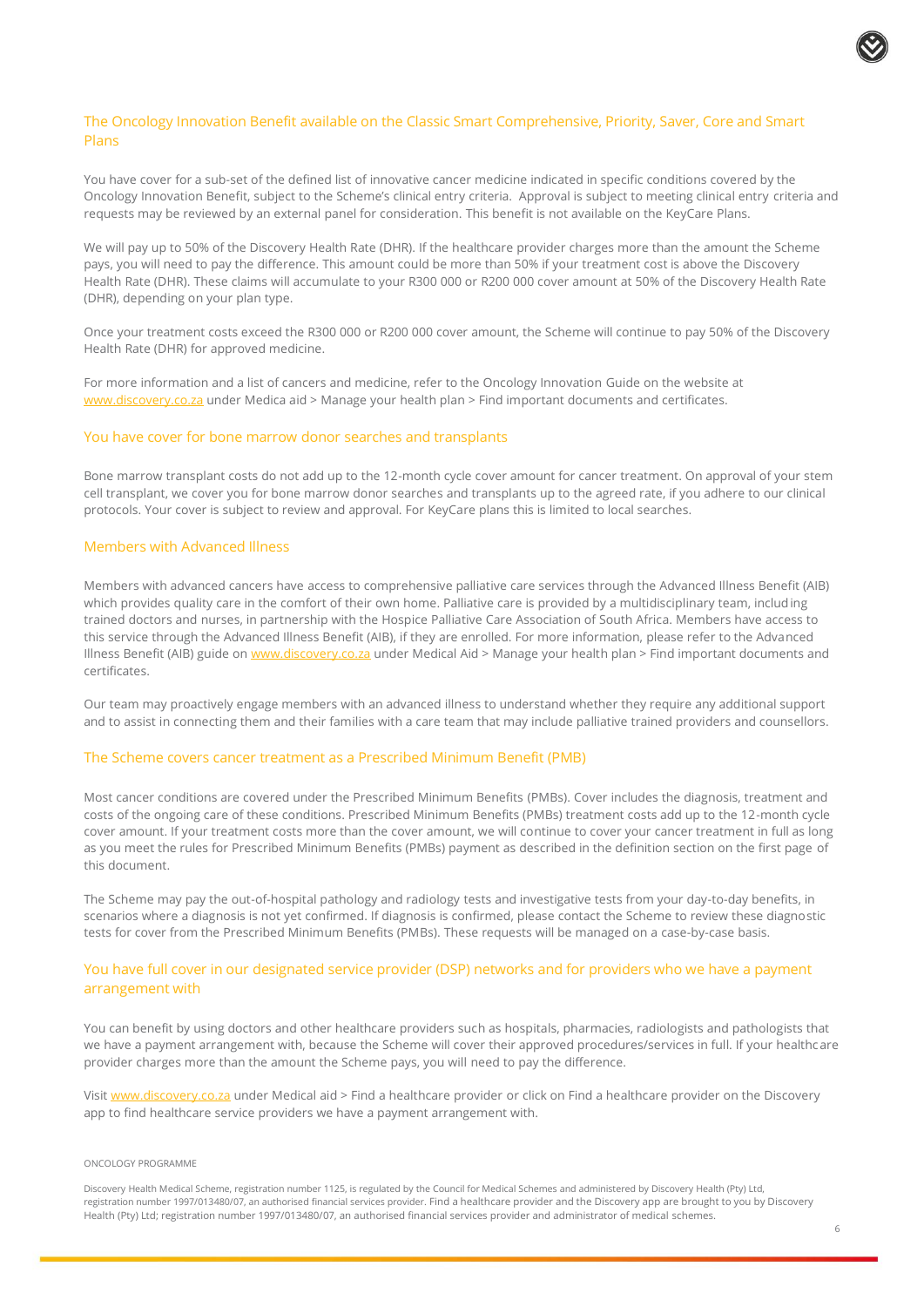Please use our pharmacy designated service provider (DSP) for approved oncology medicines to avoid a 20% co-payment. Speak to your treating doctor and confirm that they are using our designated service providers (DSPs) for your medicine for treatment in the doctor's rooms or in a treatment facility.

For approved oncology-related medicine where your doctor has provided a prescription, please use a MedXpress Network Pharmacy. To find a MedXpress Network Pharmacy visi[t www.discovery.co.za](http://www.discovery.co.za/) or click on Find a healthcare provider on the Discovery app.

Discovery MedXpress is a convenient medicine ordering service that provides seamless ordering of prescribed medicine via SMS, the Discovery website and the mobile app. You can get your monthly chronic medicine delivered to your door or collect your medicine in-store at a participating pharmacy at no extra cost to you. Learn more about the benefits of using MedXpress and how to order your medicine [here.](https://www.discovery.co.za/wcm/discoverycoza/assets/medical-aid/benefit-information/2022/dh-medxpress-one-pager-2022.pdf)

The Scheme covers you in full if you visit these healthcare providers, we have a payment arrangement with:

#### **Cancer-treating specialists: out-of-hospital**

| All health plans<br>except KeyCare<br>and Essential<br>Smart | Any cancer specialist who is part of our Premier Rate payment arrangement (for specialists on other<br>payment arrangements you may have a co-payment).                                                                          |
|--------------------------------------------------------------|----------------------------------------------------------------------------------------------------------------------------------------------------------------------------------------------------------------------------------|
| <b>Essential Smart</b><br>Plan                               | Any cancer specialist who is part of the ICON network.<br>Any other specialist who is part of our Premier Rate payment arrangement (for specialists on<br>$\bullet$<br>other payment arrangements you may have a co-payment)     |
| KeyCare plans                                                | Any cancer specialist who is part of the KeyCare ICON network.<br>Any other specialist who is part of the KeyCare Specialist network.<br>On the KeyCare Start Plan you must use a state facility for oncology care.<br>$\bullet$ |
|                                                              |                                                                                                                                                                                                                                  |

| <b>Cancer-treating GPs</b>         |                                                                                                                                                  |
|------------------------------------|--------------------------------------------------------------------------------------------------------------------------------------------------|
| All health plans<br>except KeyCare | Any GP who is on the GP Network and is a member of the South African Oncology Consortium (SAOC).                                                 |
| KeyCare plans                      | Primary or Secondary chosen GP who is part of the KeyCare Network.<br>On the KeyCare Start Plan you must use a state facility for oncology care. |

| <b>In-hospital admissions</b>                                |                                                                                                                                                                                                                                                                                                                                                                                                                                                                        |
|--------------------------------------------------------------|------------------------------------------------------------------------------------------------------------------------------------------------------------------------------------------------------------------------------------------------------------------------------------------------------------------------------------------------------------------------------------------------------------------------------------------------------------------------|
| All health plans<br>except KeyCare<br>and Essential<br>Smart | For non-network plans, you may use any hospital approved by the Scheme. Where your health plan<br>restricts you to a network hospital such as the Delta Hospital Network, Smart Hospital Network and<br>Coastal hospitals, you must use those facilities for full cover.<br>If you do not have cover on your health plan (once your health plan benefits have run out), then you<br>should use any KeyCare Network hospital or contracted network of state facilities. |
| KeyCare plans                                                | Any KeyCare Network hospital or a state hospital that is contracted with us.<br>If you are on a KeyCare Start Plan you must use a state facility as the designated service provider<br>$\bullet$<br>(DSP) for chemotherapy and radiation.                                                                                                                                                                                                                              |

| In-hospital specialist consultations |                                                                           |
|--------------------------------------|---------------------------------------------------------------------------|
| Executive Plan and                   | All specialists who we have a payment arrangement with.                   |
| Classic Plans                        | Any specialist practicing in a state hospital that is contracted with us. |

#### ONCOLOGY PROGRAMME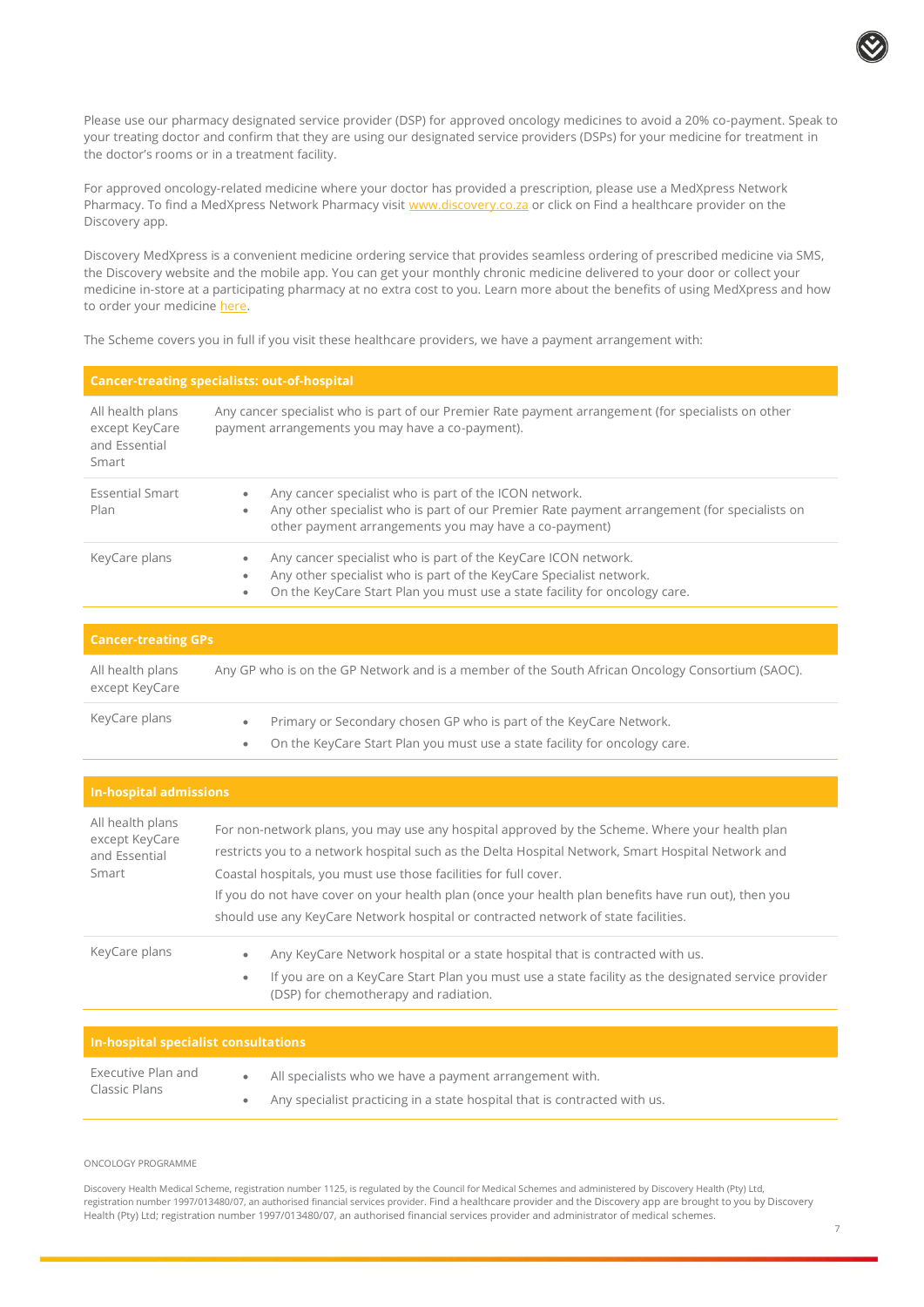| All other health<br>plans | All specialists who are part of our Premier Rate payment arrangement.<br>$\bullet$<br>Any specialist practicing in a state hospital that is contracted with us.<br>$\bullet$                                                                                                                                                                                          |
|---------------------------|-----------------------------------------------------------------------------------------------------------------------------------------------------------------------------------------------------------------------------------------------------------------------------------------------------------------------------------------------------------------------|
| KeyCare plans             | Any specialist participating in a KeyCare Specialist Network.<br>$\bullet$<br>Any cancer specialist in the KeyCare ICON network.<br>$\bullet$<br>Any specialist practicing in a state hospital that is contracted with us.<br>$\bullet$<br>If you are on a KeyCare Start plan you must use a state facility as the designated service provider<br>$\bullet$<br>(DSP). |

| Medicine for your cancer care (pharmacy) |                                                                                                      |
|------------------------------------------|------------------------------------------------------------------------------------------------------|
| All health plans                         | All approved cancer-related medicine must be obtained from our designated pharmacy service provider. |

| <b>PET CT</b>    |                                                                                                  |
|------------------|--------------------------------------------------------------------------------------------------|
| All health plans | All approved PET CT scans should be done within a radiology unit that we have an agreement with. |

# **Reconstructive surgery** All health plans Hospitals and designated service providers (DSPs) approved by the Scheme. Preauthorisation is required.

#### You may apply for us to review our decision

If any treatment was declined, we may review our decision when you or your doctor sends us new information about your condition or information that was not sent with the original application. We will review the individual circumstances of the case and confirm the outcome. Please note that application does not guarantee funding approval.

Call us on 0860 99 88 77 for more information on the process.

#### You can dispute our funding decisions in certain circumstances

If you disagree with our decision on the cover you requested, there is a formal disputes process that you can follow. You can find more information of the Scheme's dispute process on [www.discovery.co.za.](http://www.discovery.co.za/)

ONCOLOGY PROGRAMME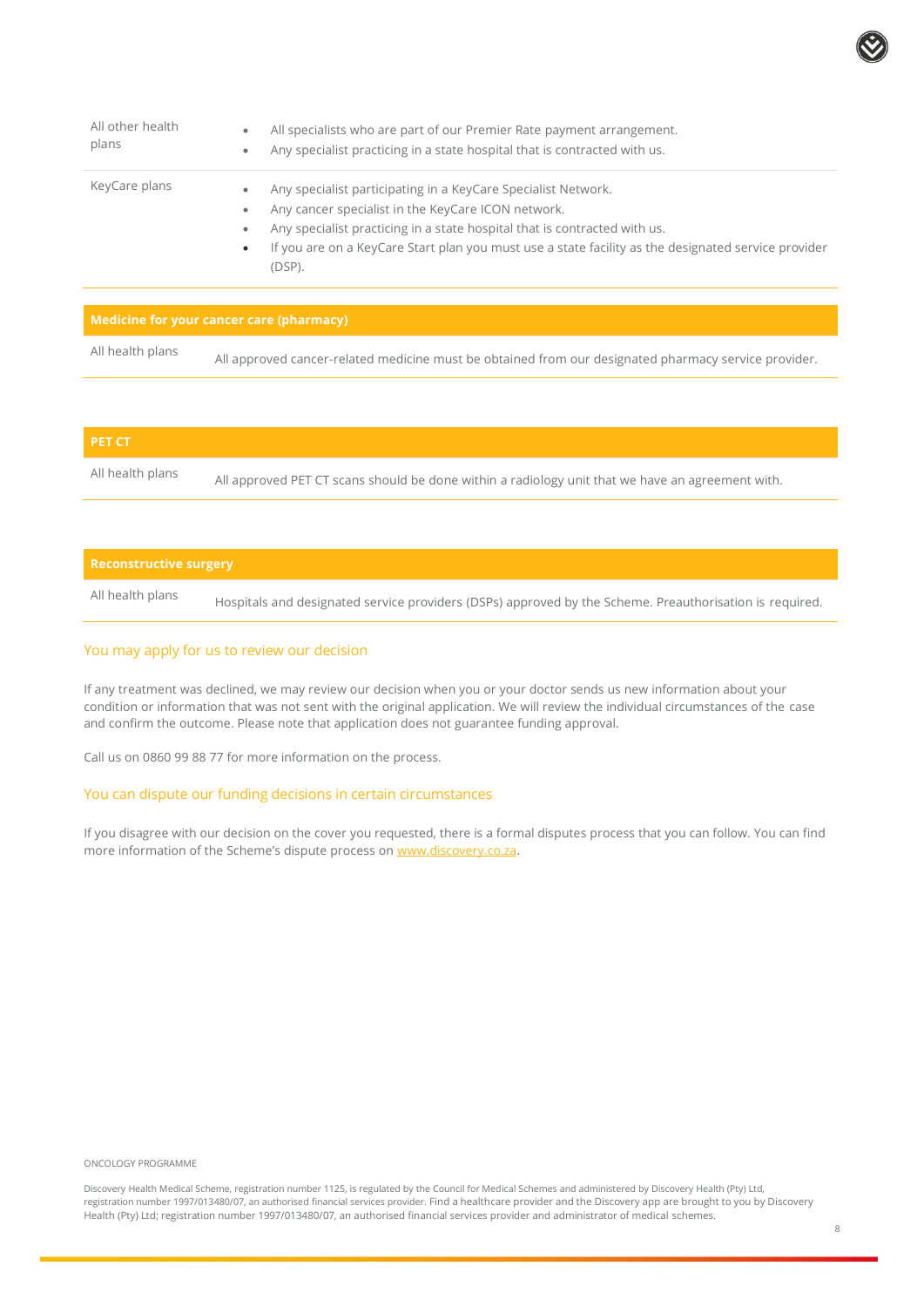#### **Executive plan**

#### Cancer treatment

We pay for your approved cancer treatment up to a cover amount of R400 000 within a 12-month cycle, up to the Discovery Health Rate (DHR) from the Oncology Benefit. If your treatment costs more than the cover amount, the Scheme will pay 80% of the Discovery Health Rate (DHR) for all treatment that falls outside of the Prescribed Minimum Benefits (PMBs) and you need to pay the balance. This may be more than 20% if your treatment cost is above the Discovery Health Rate (DHR).

Cancer treatment that falls within the Prescribed Minimum Benefits (PMBs) is covered in full, with no co-payment. This is if you use service providers who we have a payment arrangement with

#### Extended Oncology Benefit

You also have extended cover in full once you have used up your R400 000 cover amount for a defined list of cancers and treatments that meet the Scheme's criteria.

#### The Oncology Innovation Benefit

You have cover for a defined list of innovative cancer medicines for specific indications that meet the Scheme's criteria. The Scheme will pay up to 75% of the cost of these treatments and you will need to pay the balance.

#### Approved hospital admissions for administration of chemotherapy or radiotherapy

Claims for the cancer specialist, and approved oncology medicines, as well as radiation therapy add up to the R400 000 cover amount for your cancer treatment.

#### Surgery for your cancer

We pay the medical expenses incurred during an approved hospital admission from your Hospital Benefit and not the Oncology Benefit. However, implantable cancer treatments done in hospital such as, but not limited to brachytherapy and Gliadel® wafers, are covered from the Oncology Benefit.

#### Bone marrow donor searches and transplantation

We cover you for bone marrow donor searches, stem cell harvesting and transplants up to the agreed rate, if you adhere to our protocols. Your cover is subject to review and approval. Bone marrow transplant costs do not add up to the 12-month cover amount for cancer treatment.

#### PET-CT scans

We cover PET-CT scans subject to using one of our preferred providers and certain terms and conditions. You need to preauthorise PET-CT scans before having them done.

If we have approved your scan and you have it done at one of our preferred providers: The Scheme will pay up to the agreed rate if you have not used up the R400 000 cover amount for your cancer treatment. If you have used up this amount, the Scheme will pay 80% of the Discovery Health Rate (DHR) and you need to pay the difference. This amount could be more than 20% if your healthcare provider charges above the Discovery Health Rate (DHR).

#### **Executive plan**

If your Oncology cover amount has been used up, we will cover your approved PET-CT scan in full at a PMB PET-CT scan facility. This is subject to a list of conditions and indications where the PET CT is Prescribed Minimum Benefit (PMB) level of care

#### We pay for wigs from your day-to-day benefits

The Scheme pays for wigs from the available funds allocated to your Medical Savings Account (MSA) and Above Threshold Benefit (ATB). Payment is subject to the overall annual limit for external medical items.

#### ONCOLOGY PROGRAMME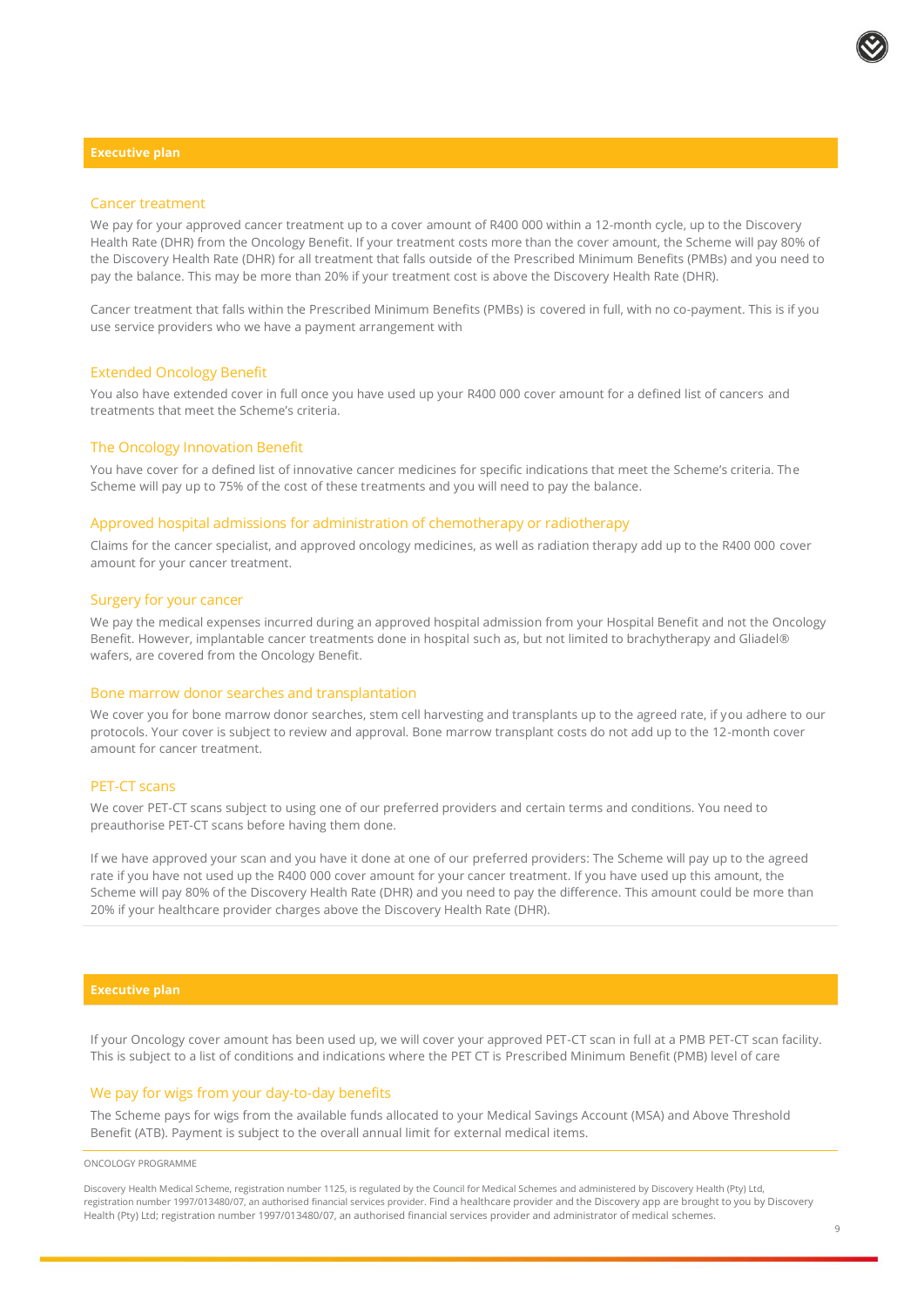#### **Comprehensive series**

#### Cancer treatment

We pay for your approved cancer treatment up to the cover amount of R400 000 on Comprehensive plans and up to the cover amount of R300 000 on the Classic Smart Comprehensive Plan within a 12-month cycle, from the Oncology Benefit. If your treatment costs more than the cover amount, the Scheme will pay 80% of the Discovery Health Rate (DHR) for all treatment that falls outside of the Prescribed Minimum Benefits (PMBs) and you need to pay the balance. This may be more than 20% if your treatment cost is above the Discovery Health Rate (DHR).

Cancer treatment that falls within the Prescribed Minimum Benefits (PMBs) is covered in full, with no co-payment. This is if you use service providers who we have a payment arrangement with.

#### Extended Oncology Benefit

You also have extended cover in full once you have used up your R400 000 cover amount for a defined list of cancers and treatments that meet the Scheme's criteria. The Extended Oncology Benefit is not covered on the Classic Smart Comprehensive Plan.

#### The Oncology Innovation Benefit

You have cover for a defined list of innovative cancer medicines for specific indications that meet the Scheme's criteria. If you are on a Classic Comprehensive plan or the Essential Classic plan the Scheme will pay up to 75% of the cost of these treatments and you will need to pay the balance.

If you are on the Classic Smart Comprehensive plan you have cover for a sub-set of the cancers and innovative cancer medicines for specific indications covered on the Oncology Innovation Benefit. We will pay up to 50% of the Discovery Health Rate (DHR). If the healthcare provider charges more than the amount the Scheme pays, you will need to pay the difference. This amount could be more than 50% if your treatment cost is above the Discovery Health Rate (DHR).

#### Approved hospital admissions for administration of chemotherapy or radiotherapy

Claims for the cancer specialist and approved medicines, as well as radiation therapy add up to the cover amount of R400 000 or R300 000, depending on your plan type.

#### **Comprehensive series**

#### Surgery for your cancer

We pay the medical expenses incurred during an approved hospital admission from your Hospital Benefit and not the Oncology Benefit. However, implantable cancer treatments done in hospital such as, but not limited to brachytherapy and Gliadel® wafers, are covered from the Oncology Benefit.

If you are on the Classic Delta or Essential Delta Network option: You are covered in full at private hospitals and day-clinics in the Delta Hospital Network. For planned admissions outside the network, you need to pay an upfront amount of R9 100 to the hospital. If the upfront amount is higher than the amount charged for the healthcare service, you will have to pay for the cost of the healthcare service. This does not apply in an emergency.

If you are on the Classic Smart Comprehensive Plan: You are covered in full at private hospitals and day-clinics in the Smart Hospital Network. For planned admissions outside the network, you need to pay an upfront amount of R10 400 to the hospital.

#### ONCOLOGY PROGRAMME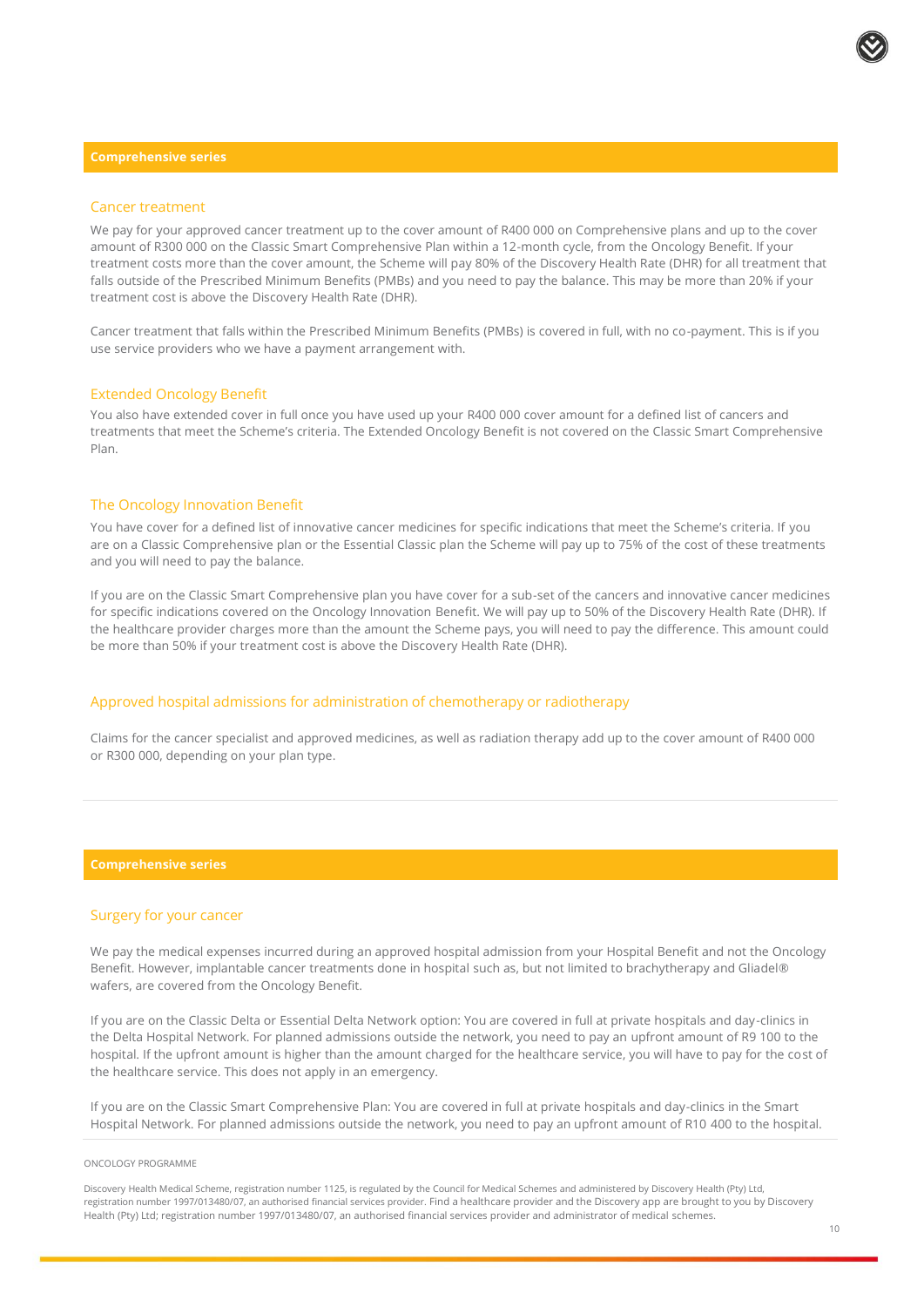If the upfront amount is higher than the amount charged for the healthcare service, you will have to pay for the cost of the healthcare service. This does not apply in an emergency.

#### Bone marrow donor searches and transplantation

We cover PET-CT scans subject to using one of our preferred providers and certain terms and conditions. You need to preauthorise PET-CT scans before having them done.

If we have approved your scan and you have it done it at one of our preferred providers: The Scheme will pay up to the agreed rate if you have not used up the R300 000 on the Classic Smart Comprehensive Plan or R400 000 on the other Comprehensive plans for your cancer treatment. If you have used up this amount, the Scheme will pay 80% of the Discovery Health Rate (DHR) and you need to pay the difference. This amount could be more than 20% if your healthcare provider charges above the Discovery Health Rate (DHR).

If your Oncology cover amount has been used up, we will cover your approved PET-CT scan in full at a PMB PET-CT scan facility. This is subject to a list of conditions and indications where the PET CT is Prescribed Minimum Benefits (PMB) level of care.

#### We pay for wigs from your day-to-day benefits

The Scheme pays for wigs from the available funds allocated to your Medical Savings Account (MSA) and Above Threshold Benefit (ATB). Payment is subject to the overall annual limit for external medical items. Wigs are covered on the Classic Smart Comprehensive Plan once you have reached the Annual Threshold.

#### **Priority series**

#### Cancer treatment

We pay for your approved cancer treatment up to the cover amount of R200 000 within a 12-month cycle from the Oncology Benefit. If your treatment costs more than the cover amount, the Scheme will pay 80% of the Discovery Health Rate (DHR) for all treatment that falls outside of the Prescribed Minimum Benefits (PMBs) and you need to pay the balance. This amount may be more than 20% if your treatment cost is above the Discovery Health Rate (DHR).

Cancer treatment that falls within the Prescribed Minimum Benefits (PMBs) is covered in full, with no co-payment. This is if you use service providers who we have a payment arrangement with.

#### The Oncology Innovation Benefit

You have cover for a sub-set of the cancers and innovative cancer medicines for specific indications covered on the Oncology Innovation Benefit We will pay up to 50% of the Discovery Health Rate (DHR). If the healthcare provider charges more than the amount the Scheme pays, you will need to pay the difference. This amount could be more than 50% if your treatment cost is above the Discovery Health Rate (DHR).

#### Approved hospital admissions for administration of chemotherapy or radiotherapy

Claims for the cancer specialist and medicines, as well as radiation therapy add up to the R200 000 cover amount.

#### Surgery for your cancer

We pay the medical expenses incurred during an approved hospital admission from the Hospital Benefit and not the Oncology Benefit. However, implantable cancer treatments done in-hospital such as, but not limited to brachytherapy and Gliadel® wafers, are covered from the Oncology Benefit.

#### Bone marrow donor searches and transplantation

We cover you for bone marrow donor searches and transplants up to the agreed rate, if you adhere to our protocols. Your cover is subject to review and approval. Bone marrow transplant costs do not add up to the 12-month cover amount for cancer treatment.

#### ONCOLOGY PROGRAMME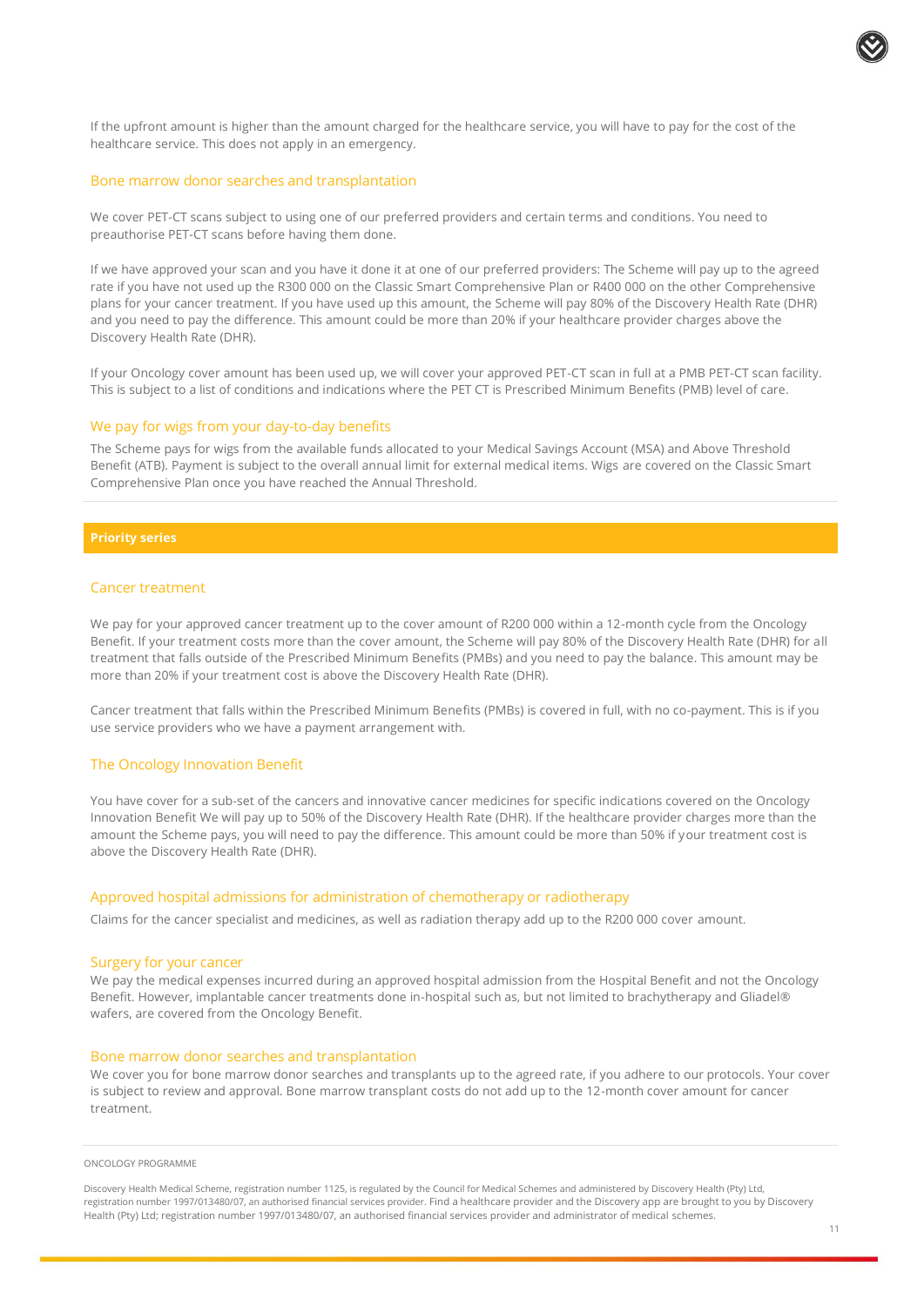#### PET-CT scans

We cover PET-CT scans subject to using one of our preferred providers and certain terms and conditions. You need to preauthorise PET-CT scans with us before having them done.

If we have approved your scan and you have it done at one of our preferred providers: The Scheme will pay up to the agreed rate if you have not used up the R200 000 cover amount for your cancer treatment. If you have used up this amount, the Scheme will pay 80% of the Discovery Health Rate (DHR) and you need to pay the difference. This amount could be more than 20% if your healthcare provider charges above the Discovery Health Rate (DHR).

If your Oncology cover amount has been used up, we will cover your approved PET-CT scan in full at a PMB PET-CT scan facility. This is subject to a list of conditions and indications where the PET CT is Prescribed Minimum Benefits (PMB) level of care

#### We pay for wigs from your day-to-day benefits

The Scheme pays for wigs from the available funds allocated to your Medical Savings Account (MSA) and limited Above Threshold Benefit (ATB). Payment is subject to the overall annual limit for external medical items.

#### **Saver series**

#### Cancer treatment

We pay for your approved cancer treatment up to the cover amount of R200 000 within a 12-month cycle from the Oncology Benefit. If your treatment costs more than the cover amount, the Scheme will pay 80% of the Discovery Health Rate (DHR) for all treatment that falls outside of the Prescribed Minimum Benefits (PMBs) and you need to pay the balance. This amount may be more than 20% if your treatment cost is above the Discovery Health Rate (DHR).

Cancer treatment that falls within the Prescribed Minimum Benefits (PMBs) is covered in full, with no co-payment. This is if you use service providers who we have a payment arrangement with.

#### The Oncology Innovation Benefit

You have cover for a sub-set of the cancers and innovative cancer medicines for specific indications covered on the Oncology Innovation Benefit. We will pay up to 50% of the Discovery Health Rate (DHR). If the healthcare provider charges more than the amount the Scheme pays, you will need to pay the difference. This amount could be more than 50% if your treatment cost is above the Discovery Health Rate (DHR).

#### Approved hospital admissions for administration of chemotherapy or radiotherapy

Claims for the cancer specialist and medicines, as well as radiation therapy add up to the R200 000 cover amount.

If you are on the Classic Delta or Essential Delta Network option: You are covered in full at private hospitals and day-clinics in the Delta Hospital Network. For planned admissions outside the network, you need to pay an amount of R9 100 upfront to the hospital. If the upfront amount is higher than the amount charged for the healthcare service, you will have to pay for the cost of the healthcare service. This does not apply in an emergency.

If you are on the Coastal Saver Plan: You must go to a hospital in one of the four coastal provinces for a planned hospital admission. If you don't use a Coastal hospital, the Scheme will pay up to a maximum of 70% of the hospital account and you need to pay the difference.

#### ONCOLOGY PROGRAMME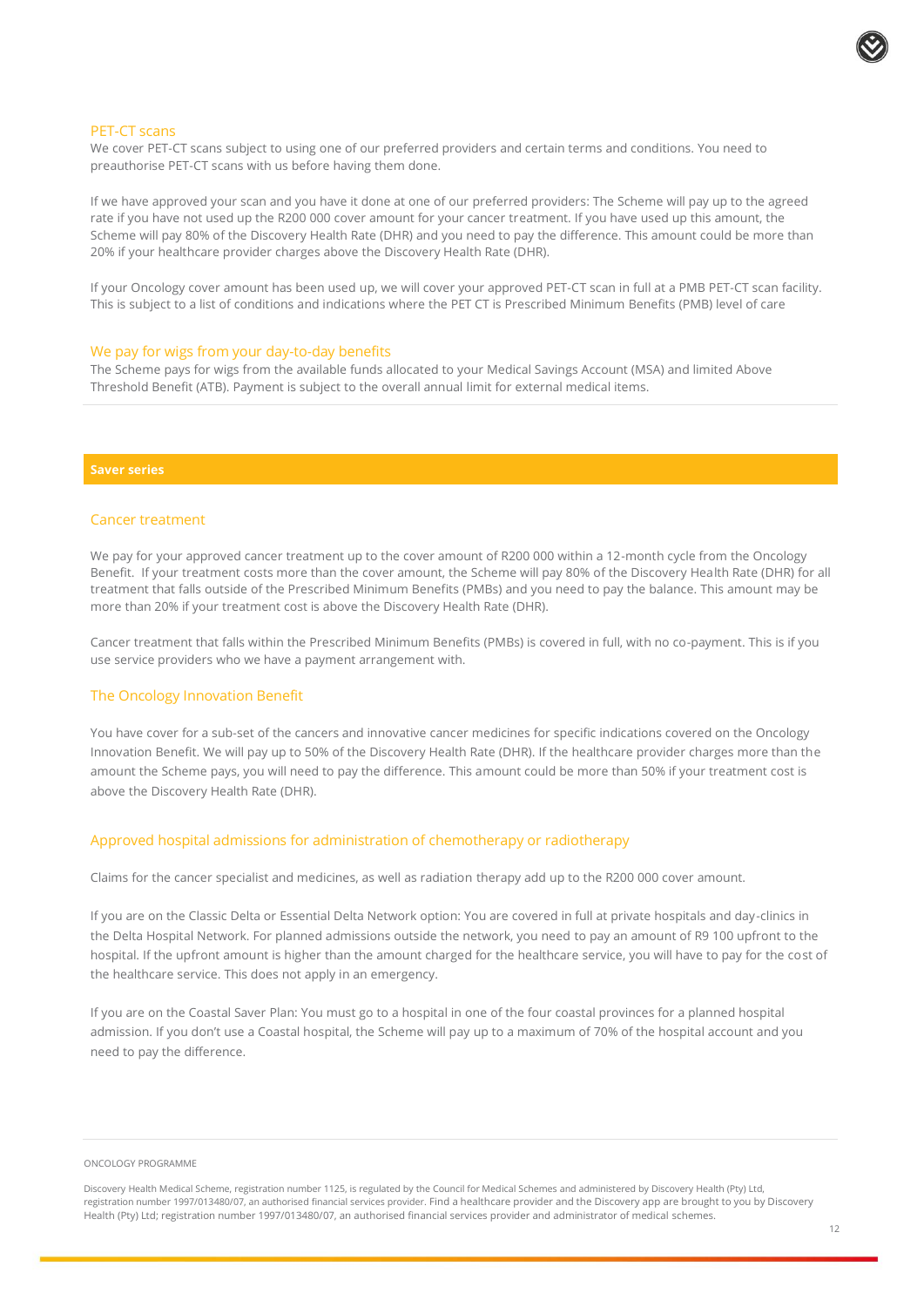

#### Surgery for your cancer

We pay the medical expenses incurred during an approved hospital admission from your Hospital Benefit and not the Oncology Benefit. However, implantable cancer treatments done in-hospital such as, but not limited to brachytherapy and Gliadel® wafers, are covered from the Oncology Benefit.

If you are on the Classic Delta or Essential Delta Network option: You are covered in full at private hospitals and day-clinics in the Delta Hospital Network. For planned admissions outside the network, you need to pay an amount of R9 100 upfront to the hospital. If the upfront amount is higher than the amount charged for the healthcare service, you will have to pay for the cost of the healthcare service. This does not apply in an emergency.

If you are on the Coastal Saver Plan: You must go to a hospital in one of the four coastal provinces for a planned hospital admission. If you don't use a Coastal hospital, the Scheme will pay up to a maximum of 70% of the hospital account and you need to pay the difference.

#### Bone marrow donor searches and transplantation

We cover you for bone marrow donor searches and transplants up to the agreed rate, if you adhere to our protocols. Your cover is subject to review and approval. Bone marrow transplant costs do not add up to the 12-month cover amount for cancer treatment.

#### **Saver series**

#### PET-CT scans

We cover PET-CT scans subject to using one of our preferred providers and certain terms and conditions. You need to preauthorise PET-CT scans with us before having them done.

If we have approved your scan and you have it done at one of our preferred providers: The Scheme will pay up to the agreed rate if you have not used up the R200 000 cover amount for your cancer treatment. If you have used up this amount, the Scheme will pay 80% of the Discovery Health Rate (DHR) and you need to pay the difference. This amount could be more than 20% if your healthcare provider charges above the Discovery Health Rate (DHR).

If your Oncology cover amount has been used up, we will cover your approved PET-CT scan in full at a PMB PET-CT scan facility. This is subject to a list of conditions and indications where the PET CT is Prescribed Minimum Benefits (PMB) level of care

#### We pay for wigs from your Medical Savings Account (MSA)

The Scheme pays for wigs from the available funds allocated to your Medical Savings Account (MSA). If you run out of funds you need to pay these costs.

#### Cancer treatment

We pay for your approved cancer treatment up to the cover amount of R200 000 within a 12-month cycle from the Oncology Benefit. If your treatment costs more than the cover amount, the Scheme will pay 80% of the Discovery Health Rate (DHR) for all treatment that falls outside of the Prescribed Minimum Benefits (PMBs) and you need to pay the balance. This amount may be more than 20% if your treatment cost is above the Discovery Health Rate (DHR).

#### ONCOLOGY PROGRAMME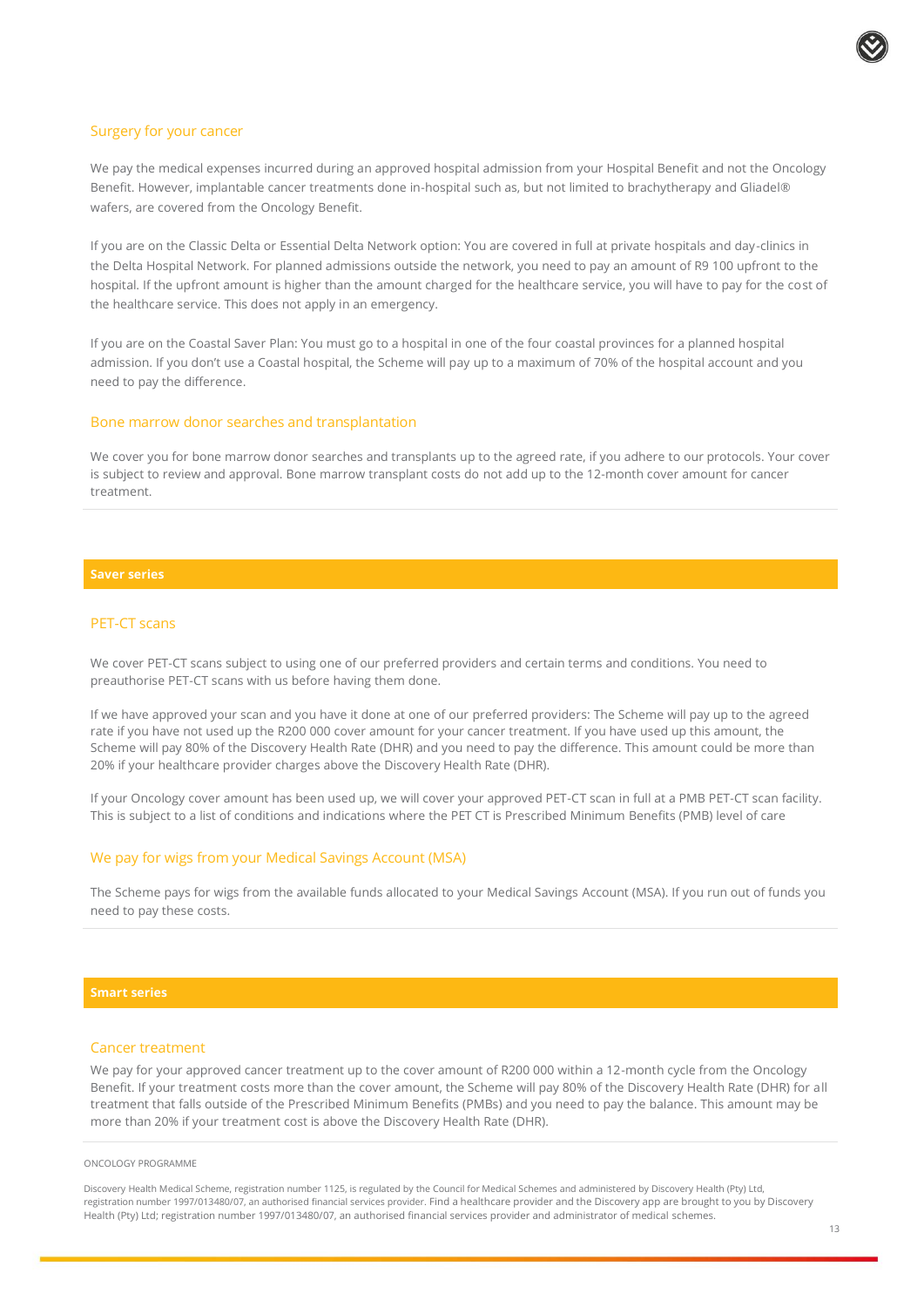

Cancer treatment that falls within the Prescribed Minimum Benefits (PMBs) is covered in full, with no co-payment. This is if you use service providers who we have a payment arrangement with.

#### Designated service provider (DSP) for members on the Essential Smart Plan

You have full cover for approved chemotherapy, radiotherapy and other treatment prescribed by your cancer specialist in the ICON Network from the Oncology Benefit. If you use a cancer specialist who is not in the full ICON Network, the Scheme will pay 80% of the Discovery Health Rate (DHR) and you need to pay the balance.

#### The Oncology Innovation Benefit

You have cover for a sub-set of the cancers and innovative cancer medicines for specific indications covered on the Oncology Innovation Benefit. We will pay up to 50% of the Discovery Health Rate (DHR). If the healthcare provider charges more than the amount the Scheme pays, you will need to pay the difference. This amount could be more than 50% if your treatment cost is above the Discovery Health Rate (DHR).

#### Approved hospital admissions for administration of chemotherapy or radiotherapy

Claims for the cancer specialist and medicines, as well as radiation therapy add up to the R200 000 cover amount.

You are covered in full at private hospitals and day-clinics in the Smart Hospital Network. For planned admissions at hospitals outside the network, you need to pay an amount of R R10 400 upfront to the hospital. If the upfront amount is higher than the amount charged for the healthcare service, you will have to pay for the cost of the healthcare service. This does not apply in an emergency hospital. If the upfront amount is higher than the amount charged for the healthcare service, you will have to pay for the cost of the healthcare service. This does not apply in an emergency.

#### **Smart series**

#### Surgery for your cancer

We pay the medical expenses incurred during an approved hospital admission from your Hospital Benefit and not the Oncology Benefit. However, implantable cancer treatments done in hospital such as, but not limited to brachytherapy (and Gliadel® wafers, are covered from the Oncology Benefit.

You are covered in full at private hospitals and day-clinics in the Smart Hospital Network. For planned admissions at hospitals outside the network, you need to pay an amount of R R10 400 upfront to the hospital. If the upfront amount is higher than the amount charged for the healthcare service, you will have to pay for the cost of the healthcare service. This does not apply in an emergency.

#### Bone marrow donor searches and transplantation

We cover you for bone marrow donor searches, stem cell harvesting and transplants up to the agreed rate, if you adhere to our protocols. Your cover is subject to review and approval. Bone marrow transplant costs do not add up to the 12-month cover amount for cancer treatment.

#### PET-CT scans

We cover PET-CT scans subject to using one of our preferred providers and certain terms and conditions. You need to preauthorise PET-CT scans before having them done.

If we have approved your scan and you have it done at one of our preferred providers: The Scheme will pay up to the agreed rate if you have not used up the R200 000 cover amount for your cancer treatment. If you have used up this amount, the

#### ONCOLOGY PROGRAMME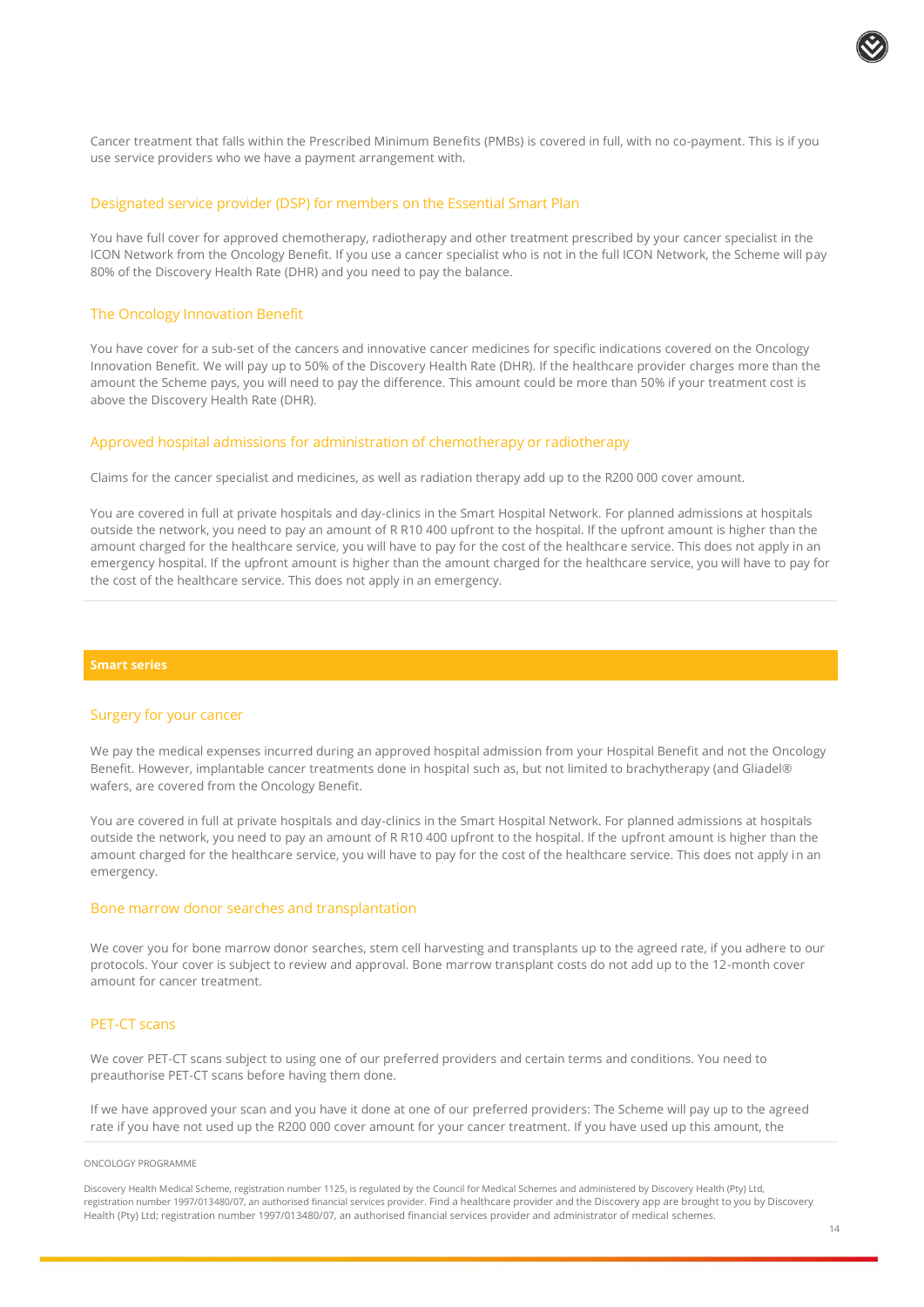Scheme will pay 80% of the Discovery Health Rate (DHR) and you need to pay the difference. This amount could be more than 20% if your healthcare provider charges above the Discovery Health Rate (DHR).

If your Oncology cover amount has been used, we will cover your approved PET-CT scan in full at a PMB PET-CT scan facility. This is subject to a list of conditions and indications where the PET CT is Prescribed Minimum Benefits (PMB) level of care

#### You need to pay for wigs

The Smart Series does not offer a Medical Savings Account (MSA) and you need to pay these costs.

#### **Core series**

#### Cancer treatment

We pay for your approved cancer treatment up to the cover amount of R200 000 within a 12-month cycle from the Oncology Benefit. If your treatment costs more than the cover amount, the Scheme will pay 80% of the Discovery Health Rate (DHR) for all treatment that falls outside of the Prescribed Minimum Benefits (PMBs) and you need to pay the balance. This amount may be more than 20% if your treatment cost is above the Discovery Health Rate (DHR).

Cancer treatment that falls within the Prescribed Minimum Benefits (PMBs) is covered in full, with no co-payment. This is if you use service providers who we have a payment arrangement with.

#### The Oncology Innovation Benefit

You have cover for a sub-set of the cancers and innovative cancer medicines for specific indications covered on the Oncology Innovation Benefit. We will pay up to 50% of the Discovery Health Rate (DHR). If the healthcare provider charges more than the amount the Scheme pays, you will need to pay the difference. This amount could be more than 50% if your treatment cost is above the Discovery Health Rate (DHR).

#### Approved hospital admissions for administration of chemotherapy or radiotherapy

Claims for the cancer specialist and medicines, as well as radiation therapy add up to the R200 000 cover amount.

If you are on the Classic Delta or Essential Delta Network option: You are covered in full at private hospitals and day-clinics in the Delta Hospital Network. For planned admissions at hospitals outside the network, you need to pay an amount of R9 100 upfront to the hospital. If the upfront amount is higher than the amount charged for the healthcare service, you will have to pay for the cost of the healthcare service. This does not apply in an emergency.

If you are on the Coastal Core Plan: You must go to a hospital in one of the four coastal provinces for a planned hospital admission. If you don't use a Coastal hospital, the Scheme will pay up to a maximum of 70% of the hospital account and you need to pay the difference.

#### Surgery for your cancer

We pay the medical expenses incurred during an approved hospital admission from the Hospital Benefit and not the Oncology Benefit. However, implantable cancer treatments done in-hospital such as, but not limited to brachytherapy and Gliadel® wafers, are covered from the Oncology Benefit.

If you are on the Classic Delta or Essential Delta Network option: You are covered in full at private hospitals and day-clinics in the Delta Hospital Network. For planned admissions at hospitals outside the network, you need to pay an amount of R9 100 upfront to the hospital. If the upfront amount is higher than the amount charged for the healthcare service, you will have to pay for the cost of the healthcare service. This does not apply in an emergency.

If you are on the Coastal Core Plan: You must go to a hospital in one of the four coastal provinces for a planned hospital admission. If you don't use a Coastal hospital, the Scheme will pay up to a maximum of 70% of the hospital account and you need to pay the difference.

#### ONCOLOGY PROGRAMME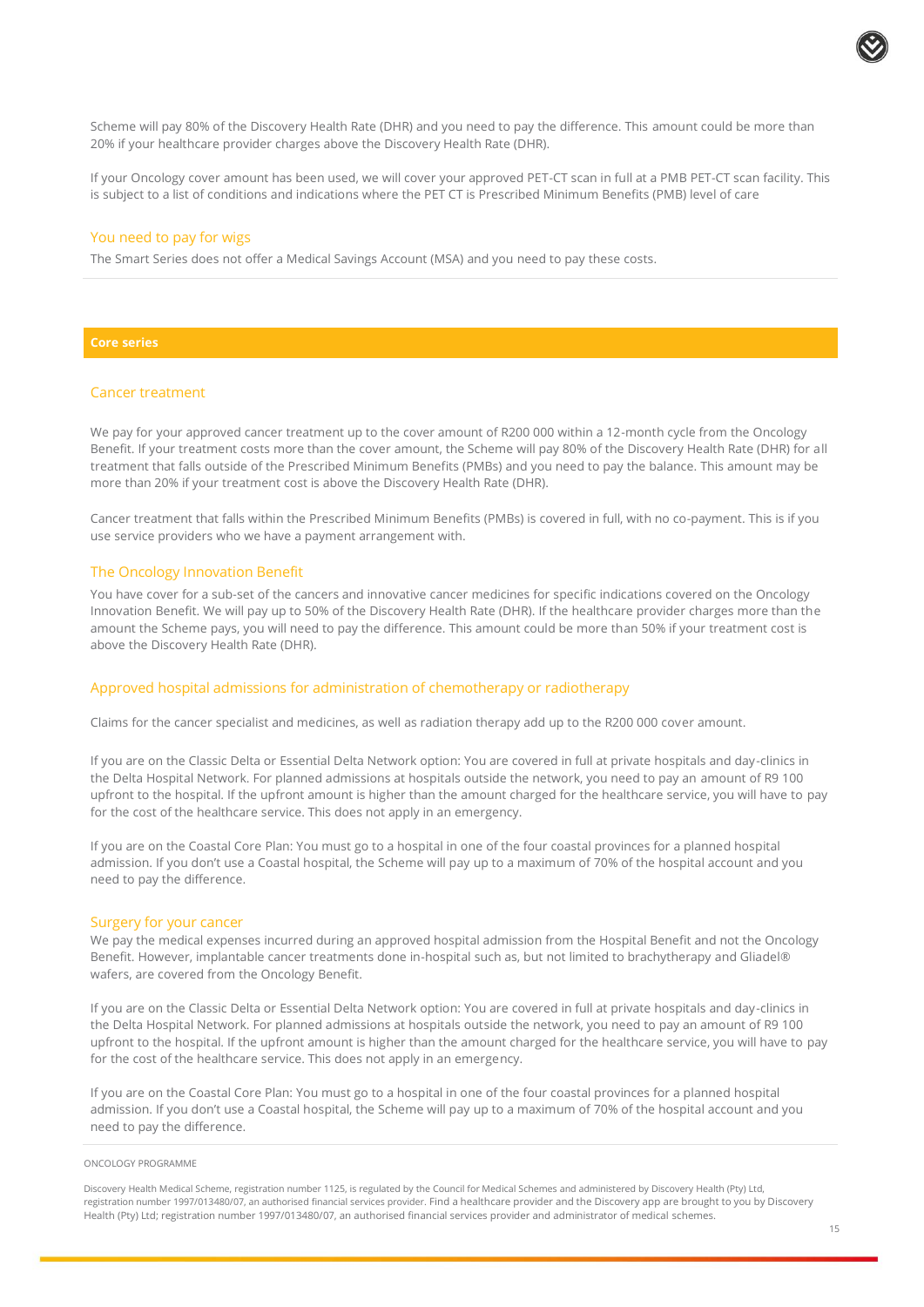#### **Core series**

#### Bone marrow donor searches and transplantation

We cover you for bone marrow donor searches and transplants up to the agreed rate, if you adhere to our protocols. Your cover is subject to review and approval. Bone marrow transplant costs do not add up to the 12-month cover amount for cancer treatment.

#### PET-CT scans

We cover PET-CT scans subject to using one of our preferred providers and certain terms and conditions. You need to preauthorise PET-CT scans with us before having them done.

If we have approved your scan and you have it done at one or our preferred providers: The Scheme will pay up to the agreed rate if you have not used up the R200 000 cover amount for your cancer treatment. If you have used up this amount, the Scheme will pay 80% of the Discovery Health Rate (DHR) and you need to pay the difference. This amount may be more than 20% if your healthcare provider charges above the Discovery Health Rate (DHR).

If your Oncology cover amount has been used up, we will cover your approved PET-CT scan in full at a PMB PET-CT scan facility. This is subject to a list of conditions and indications where the PET CT is Prescribed Minimum Benefits (PMB) level of care

#### You need to pay for wigs

The Core Series does not offer a Medical Savings Account (MSA) and you need to pay these costs.

#### **Keycare series**

#### Cancer treatment

#### **KeyCare Start Plan**

The Scheme covers cancer treatment and related costs, if it is a Prescribed Minimum Benefit (PMB), in a state facility. We will pay for your cancer treatment from the Oncology Benefit if you have registered on the Oncology Programme and your treatment plan has been approved and meets the terms and conditions of the Scheme.

#### **KeyCare Core and KeyCare Plus plans**

The Scheme covers cancer treatment and related costs, if it is a Prescribed Minimum Benefit (PMB). You have cover for approved chemotherapy, radiotherapy and other treatment prescribed by your cancer specialist in the KeyCare ICON Network from the Oncology Benefit. If you use a cancer specialist who is not in the KeyCare ICON Network, the Scheme will pay 80% of the Discovery Health Rate (DHR) and you need to pay the difference.

We also cover appropriate pathology and radiology subject to the oncology treatment baskets, medicine and other approved cancer-related treatment that is provided by healthcare professionals other than your cancer specialist.

The Scheme must approve your treatment before we can pay it from the Oncology Benefit. This treatment must be in line with agreed protocols and medicine lists (formularies).

Cancer treatment that falls within the Prescribed Minimum Benefits is covered in full, with no co-payment. This is if you use service providers who we have a payment arrangement with.

#### ONCOLOGY PROGRAMME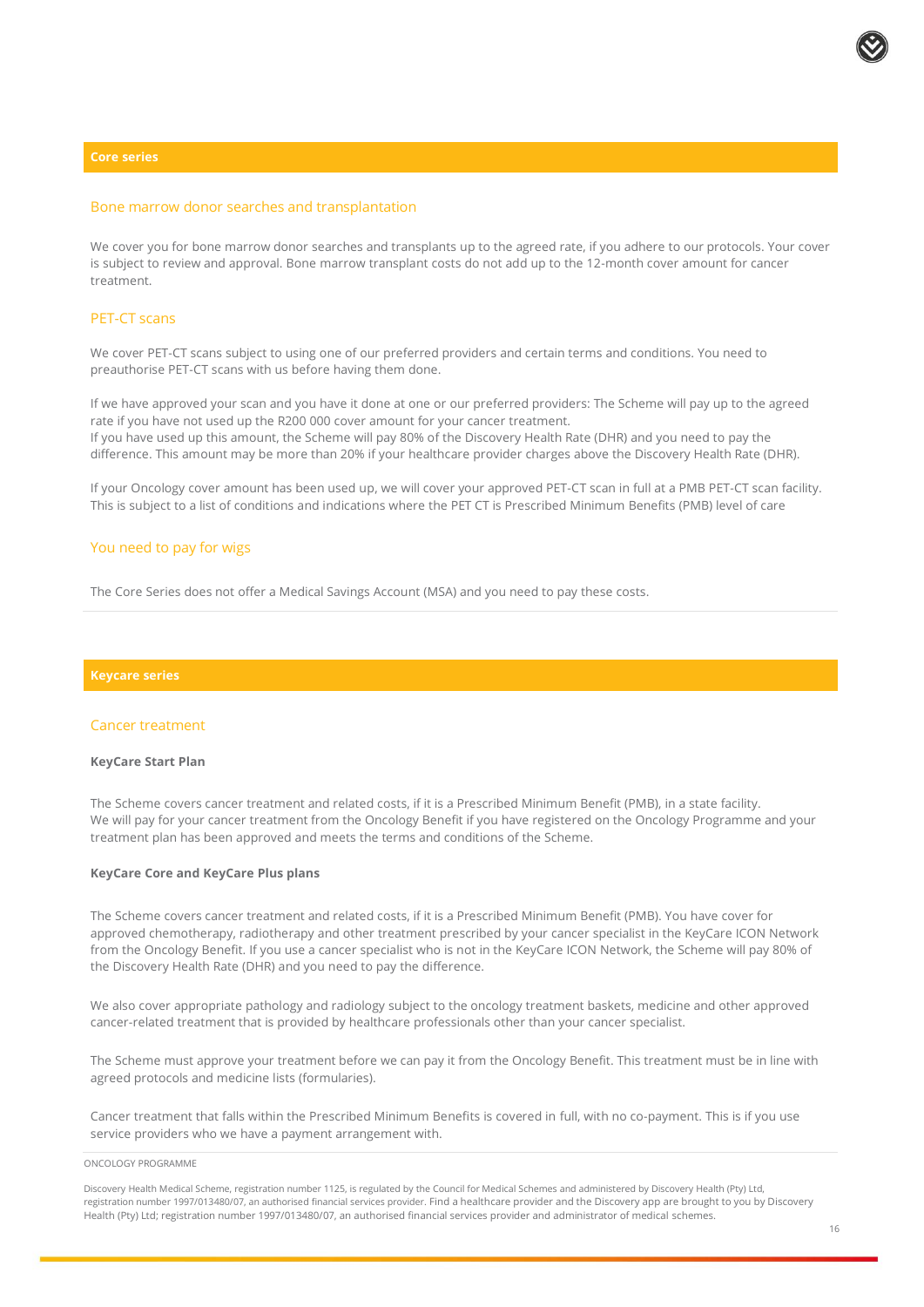#### **Keycare series**

#### You also have cover for medicine on the oncology supportive medicine list (formulary)

We will also pay for medicine prescribed during active treatment from the Oncology Benefit, to treat symptoms resulting from your cancer treatment. We cover approved medicine in full up to the Scheme rate if the medicine is on the supportive formulary. Medicine not listed on the formulary, will be covered up to the Reference Price. You may be responsible for a copayment.

#### Approved hospital admissions for administration of chemotherapy or radiotherapy

Claims for the oncologist and medicines, as well as radiation therapy will pay from the Oncology Benefit. You must use a hospital in the KeyCare Hospital Network.

#### Surgery for your cancer

We pay the medical expenses incurred during an approved hospital admission from the Hospital Benefit and not the Oncology Benefit. You must use a hospital in the KeyCare Full Cover Hospital Network.

#### Bone marrow donor searches and transplantation

If you are on the KeyCare Plus and KeyCare Core plans, Discovery Health Medical Scheme covers you for local bone marrow donor searches and transplants up to the agreed rate, once we have approved your transplant procedure and treatment.

#### PET-CT scans

We cover PET-CT scans subject to using one of our preferred providers and certain terms and conditions. You need to preauthorise PET-CT scans with us before having them done. If you do not use a preferred provider, the Scheme will pay 80% of the Discovery Health Rate (DHR) and you need to pay the difference.

#### You need to pay for wigs

The KeyCare Series does offer a Medical Savings Account (MSA) and you must pay these costs.

ONCOLOGY PROGRAMME